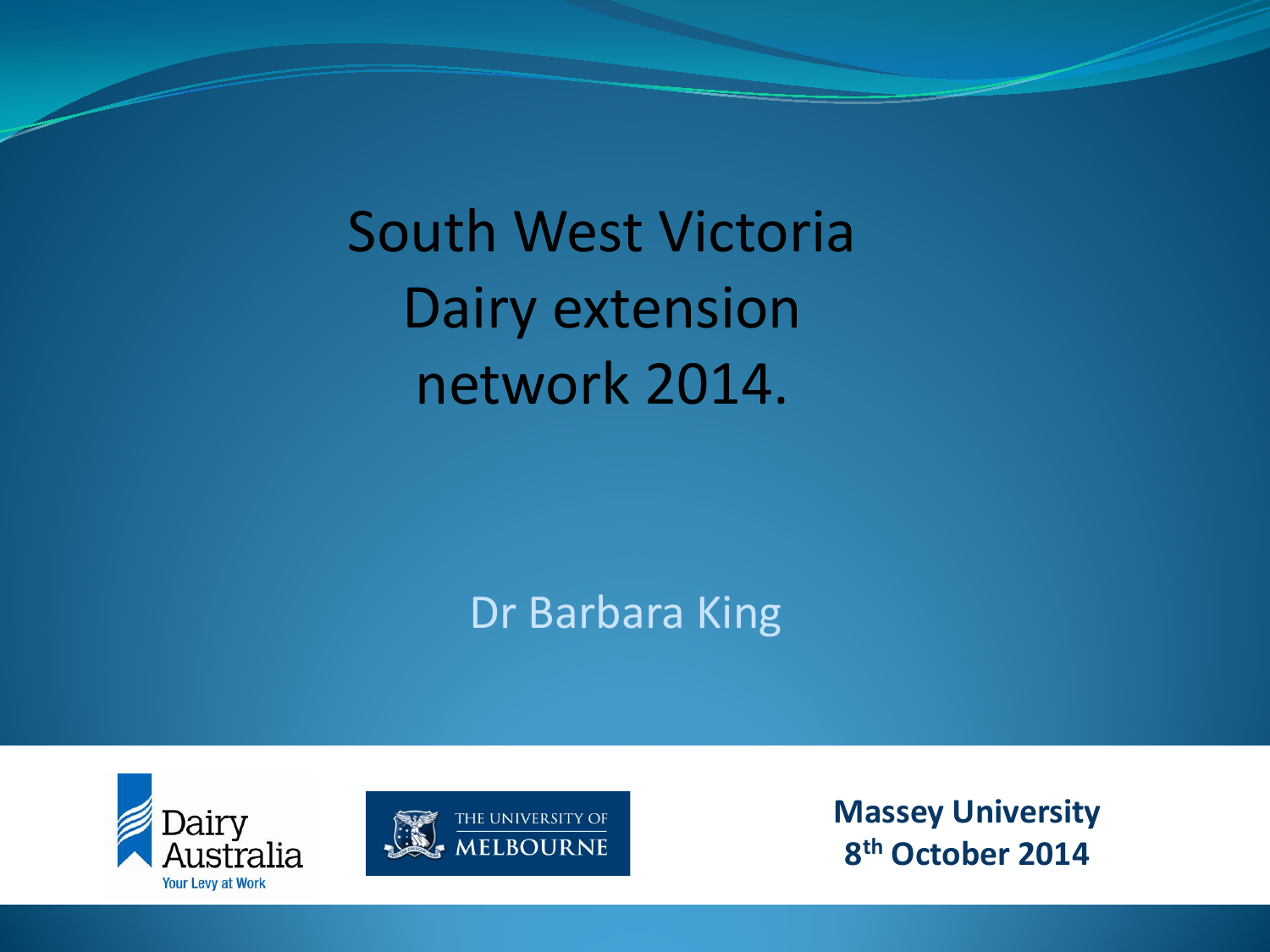## **Key ideas**

- Agricultural extension occurs within networks
- Understanding extension networks helps to realise opportunities for collaboration across diverse providers and users of knowledge
- Combining knowledge is a relational process that underpins innovation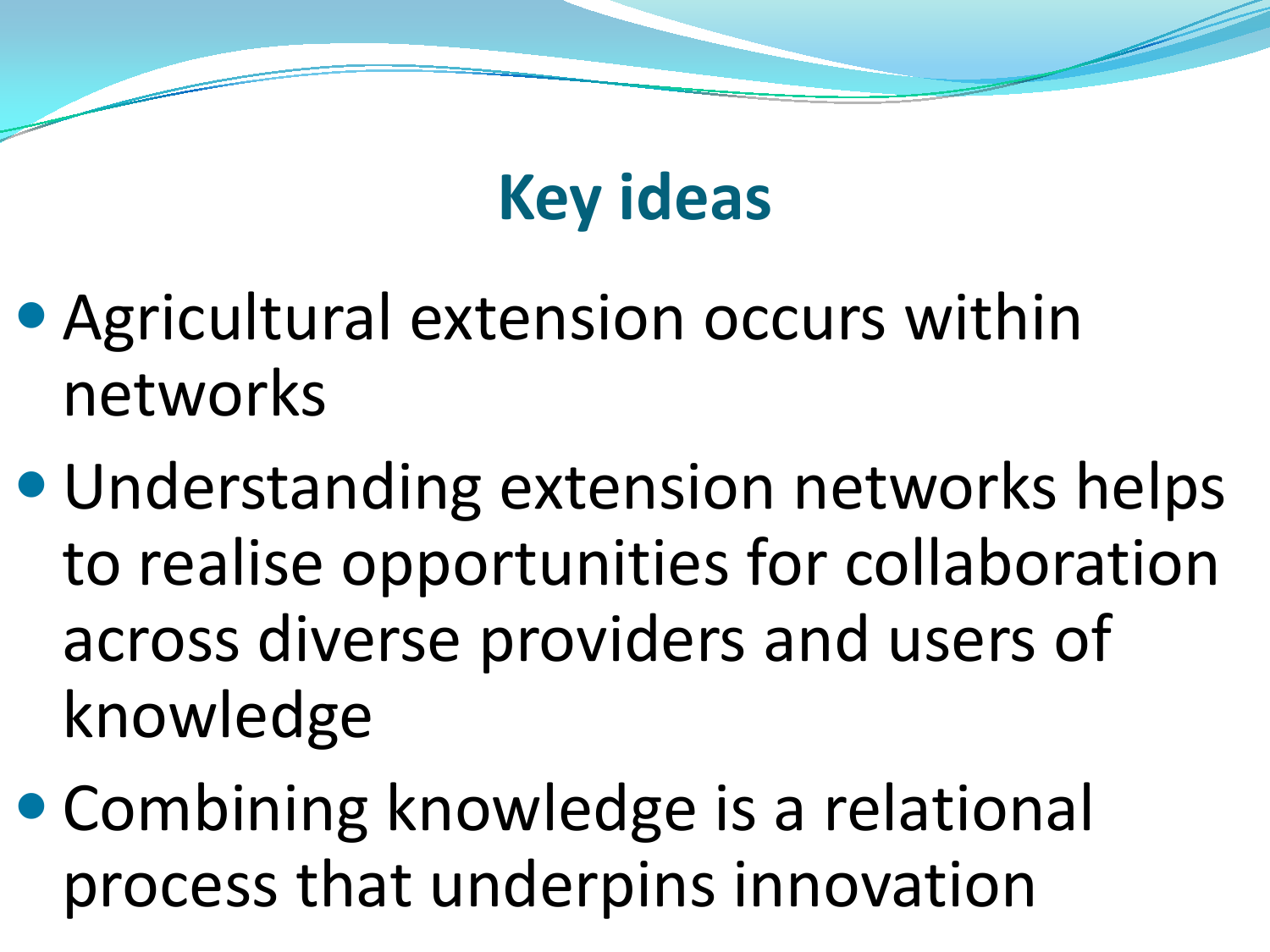## **Premise of social network analysis**

- Relationships are the primary focus rather than attributes of individuals
- Social network analysis gives visual clues about relational connections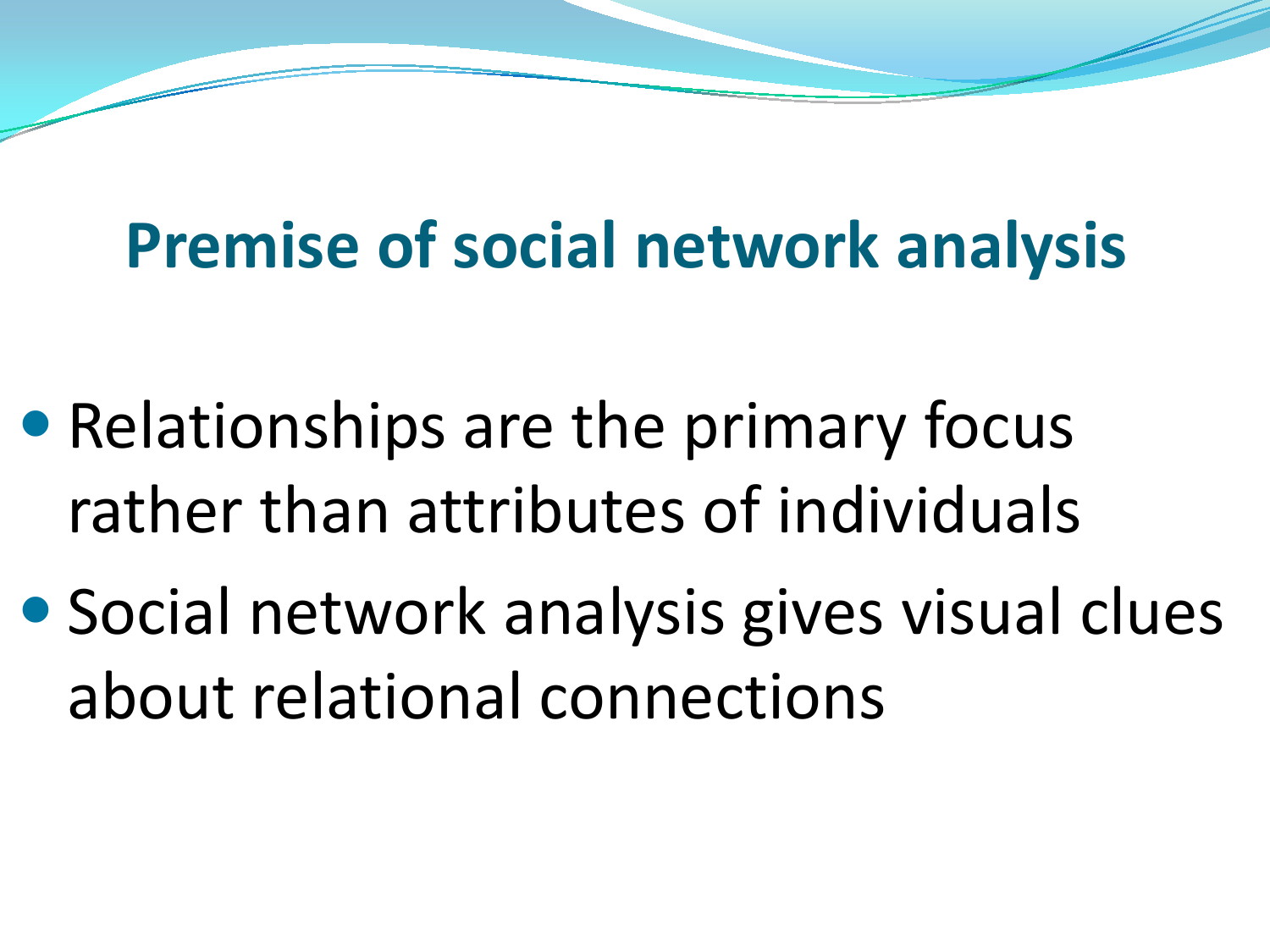## **Case study location: South West Victoria**

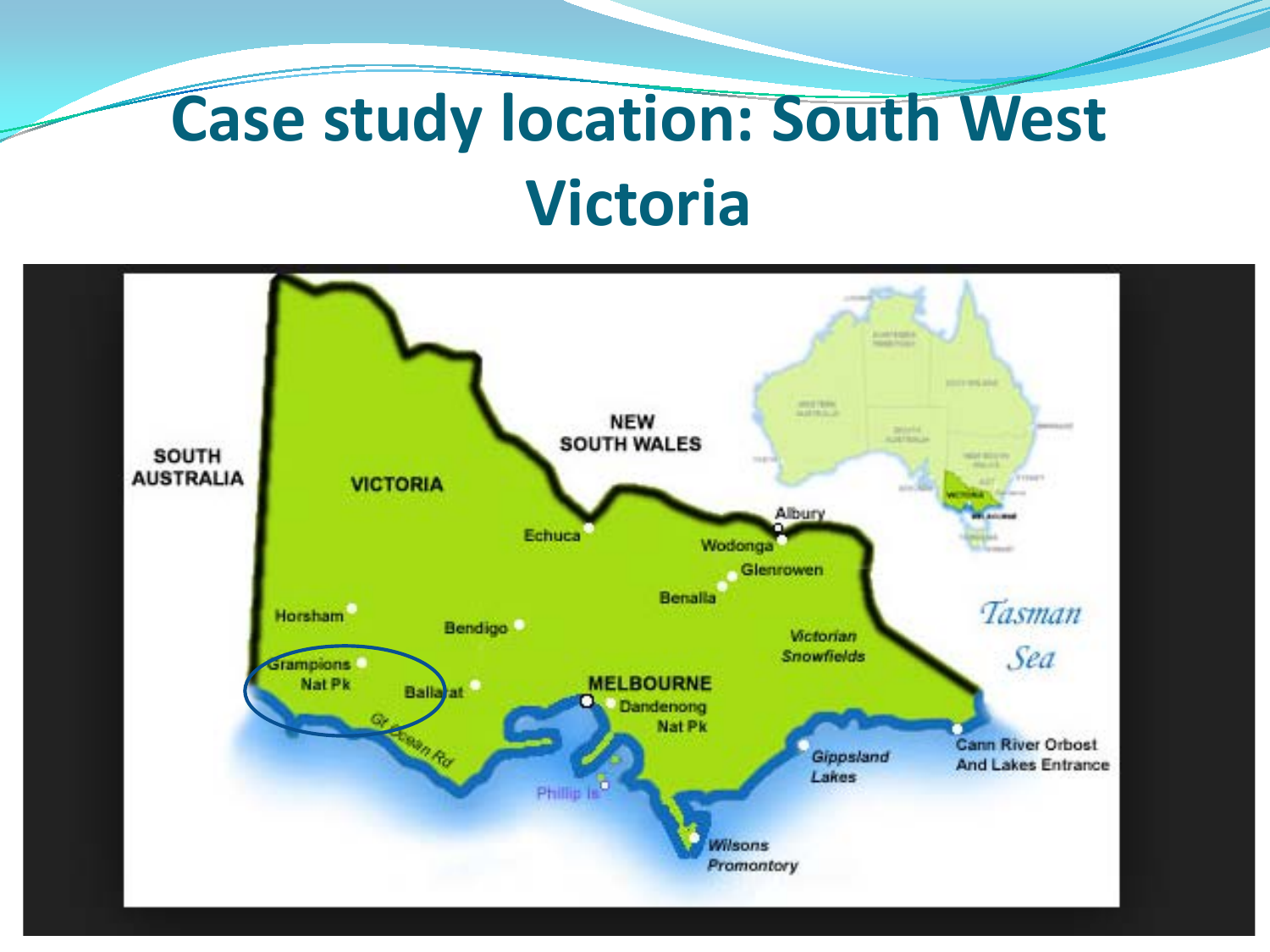

- Longitudinal study of the SW Victorian dairy extension network
- Benchmark in 2014
- Two further network analyses to track change in 2015 and 2016
- Relational question:

*Within your region who do you talk to about extension planning, services and resources for dairy farmers?*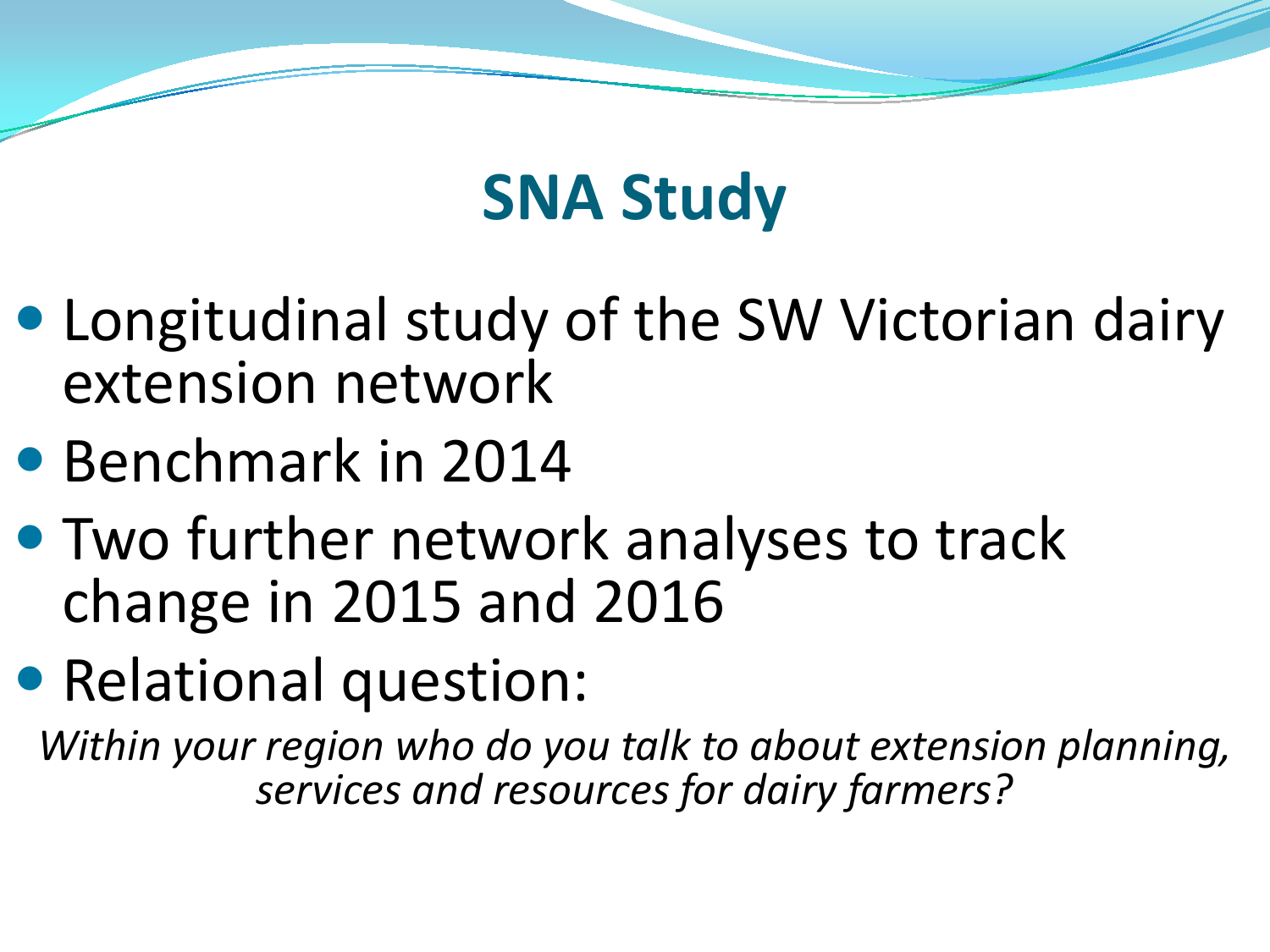#### **Network questions**

- How well are network members connected to support extension for dairy farmers?
- What are the strengths and weaknesses of the network?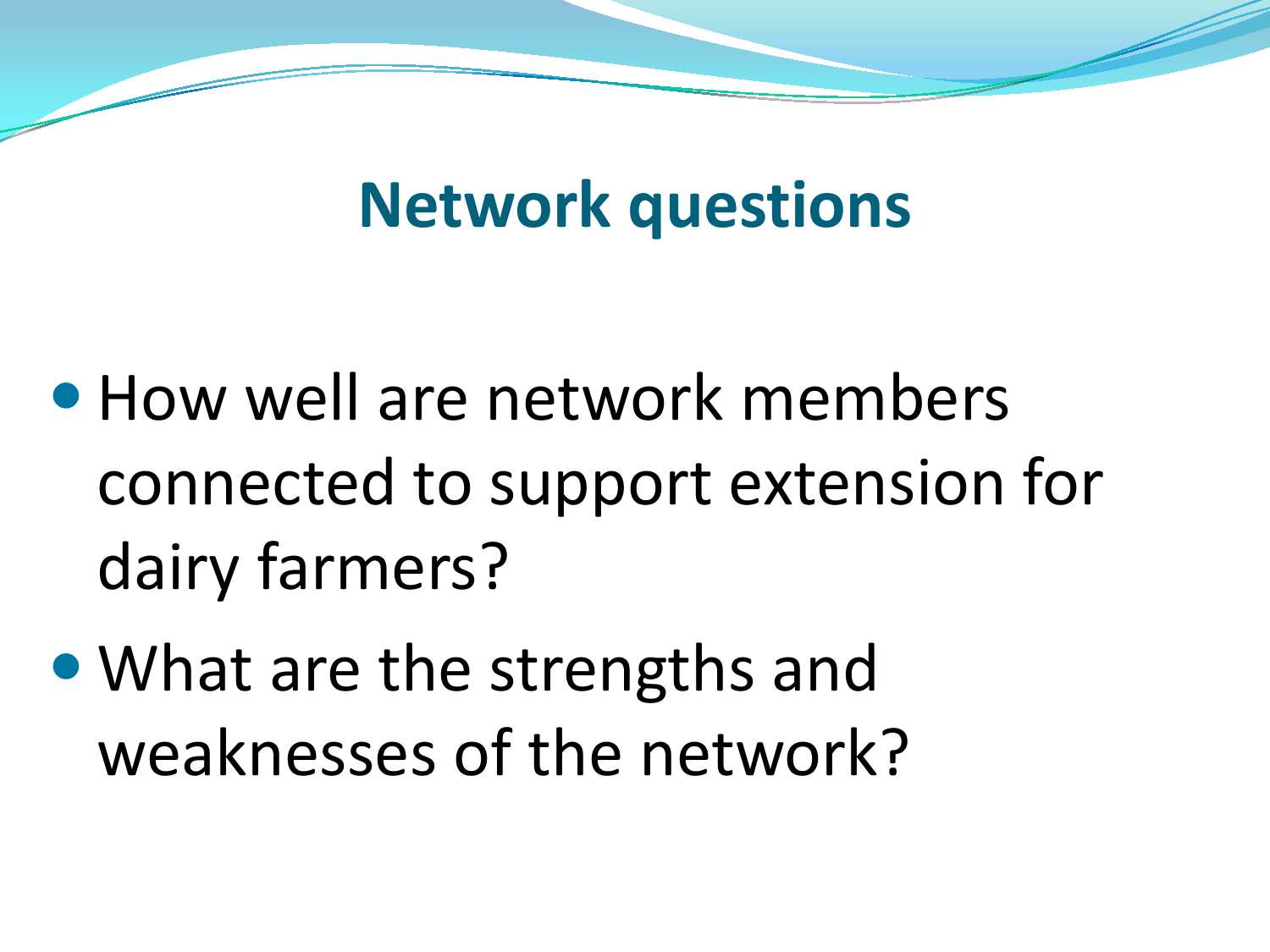## **Key for network groups**

| <b>Node colour</b> | <b>Network group</b>            |
|--------------------|---------------------------------|
|                    | Private adviser/consultant      |
|                    | Farmer                          |
|                    | Education e.g. NCDEA            |
|                    | Industry e.g. WestVic Dairy, DA |
|                    | Public adviser e.g. DEPI        |
|                    | Milk company field officer      |
|                    | Milk company management         |
|                    | <b>Vet</b>                      |
|                    | <b>Accountants and bankers</b>  |
|                    | Agribusiness/rural merchants    |
|                    | Other e.g. researcher           |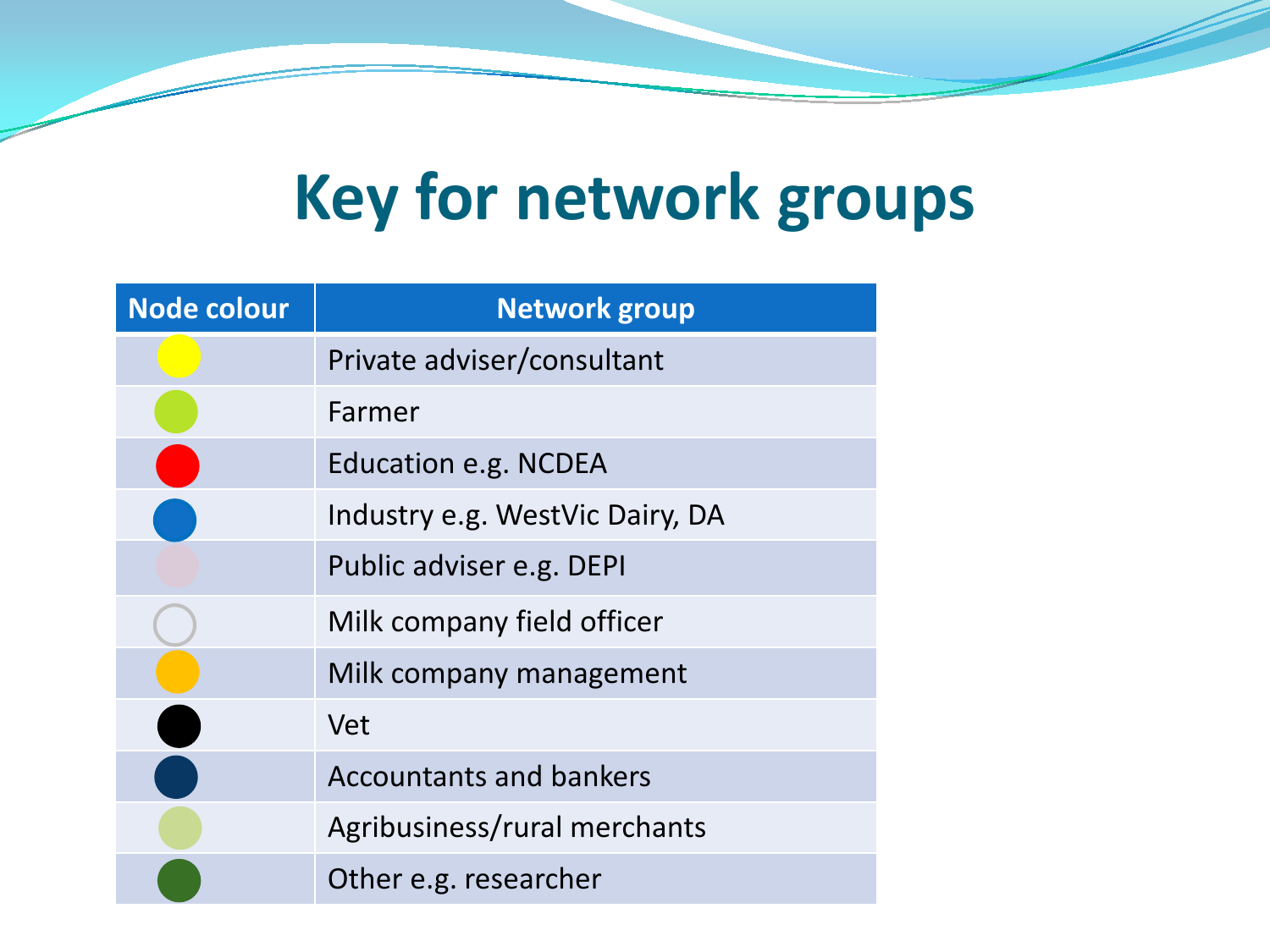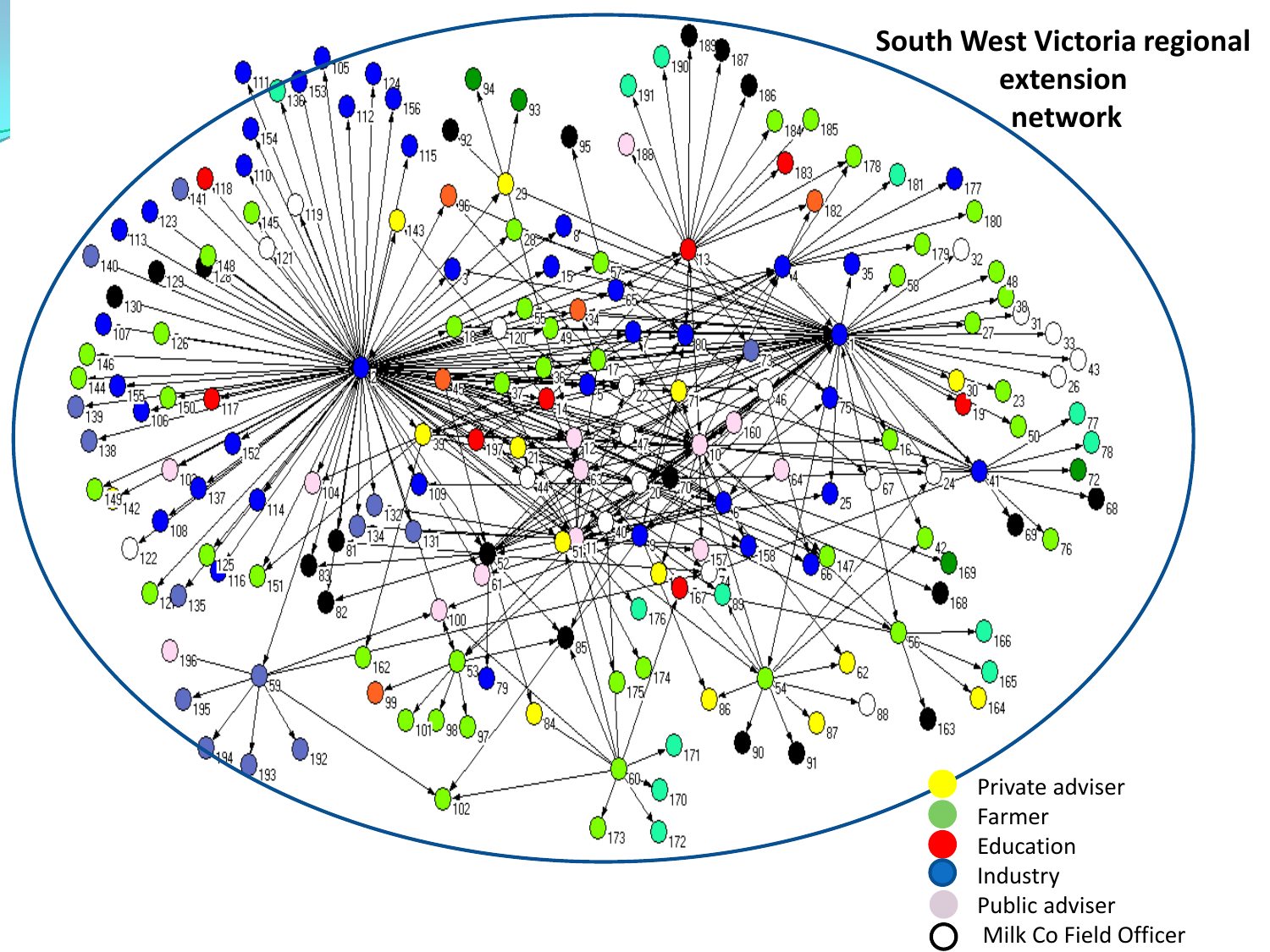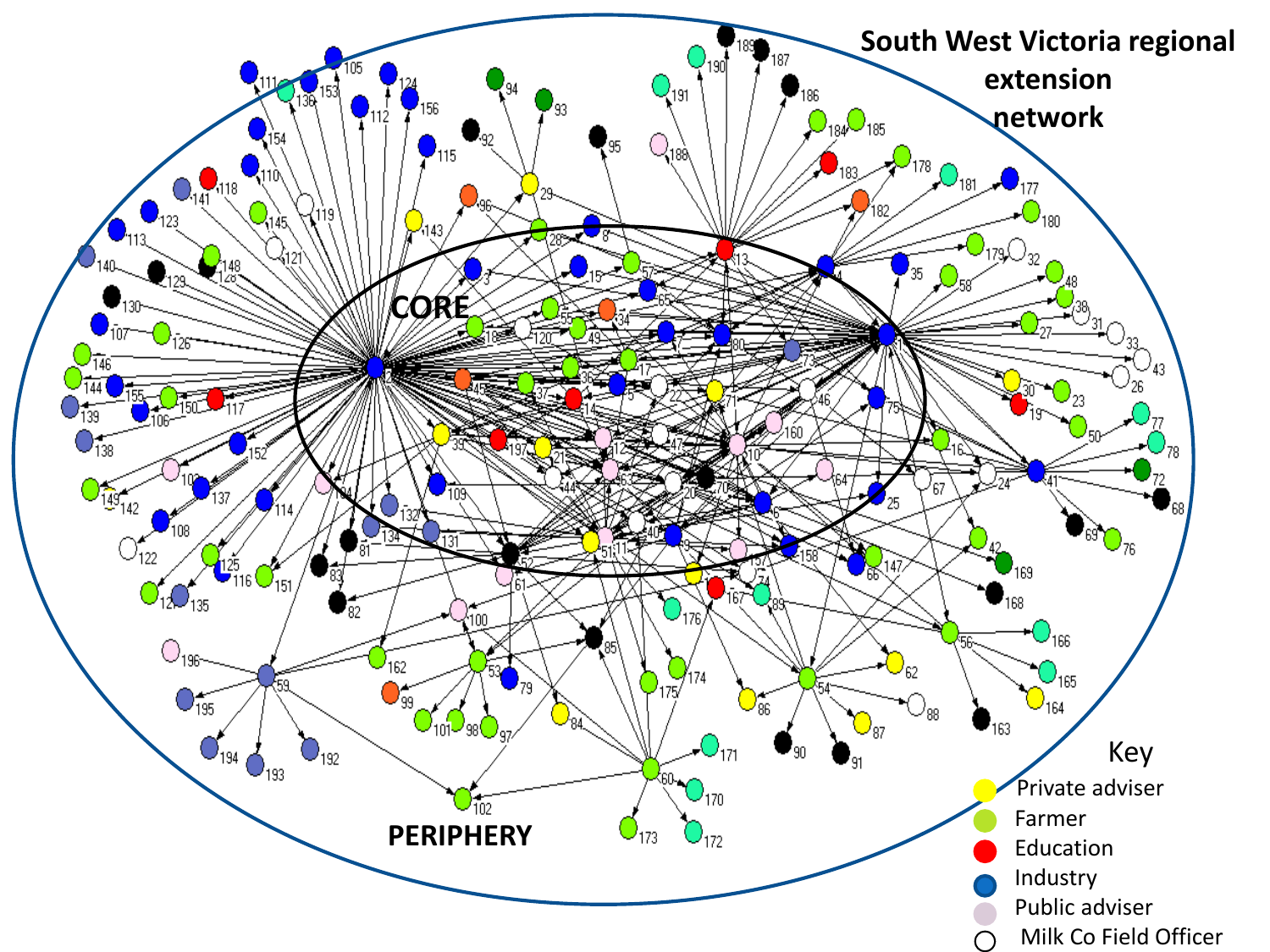# **Network core**

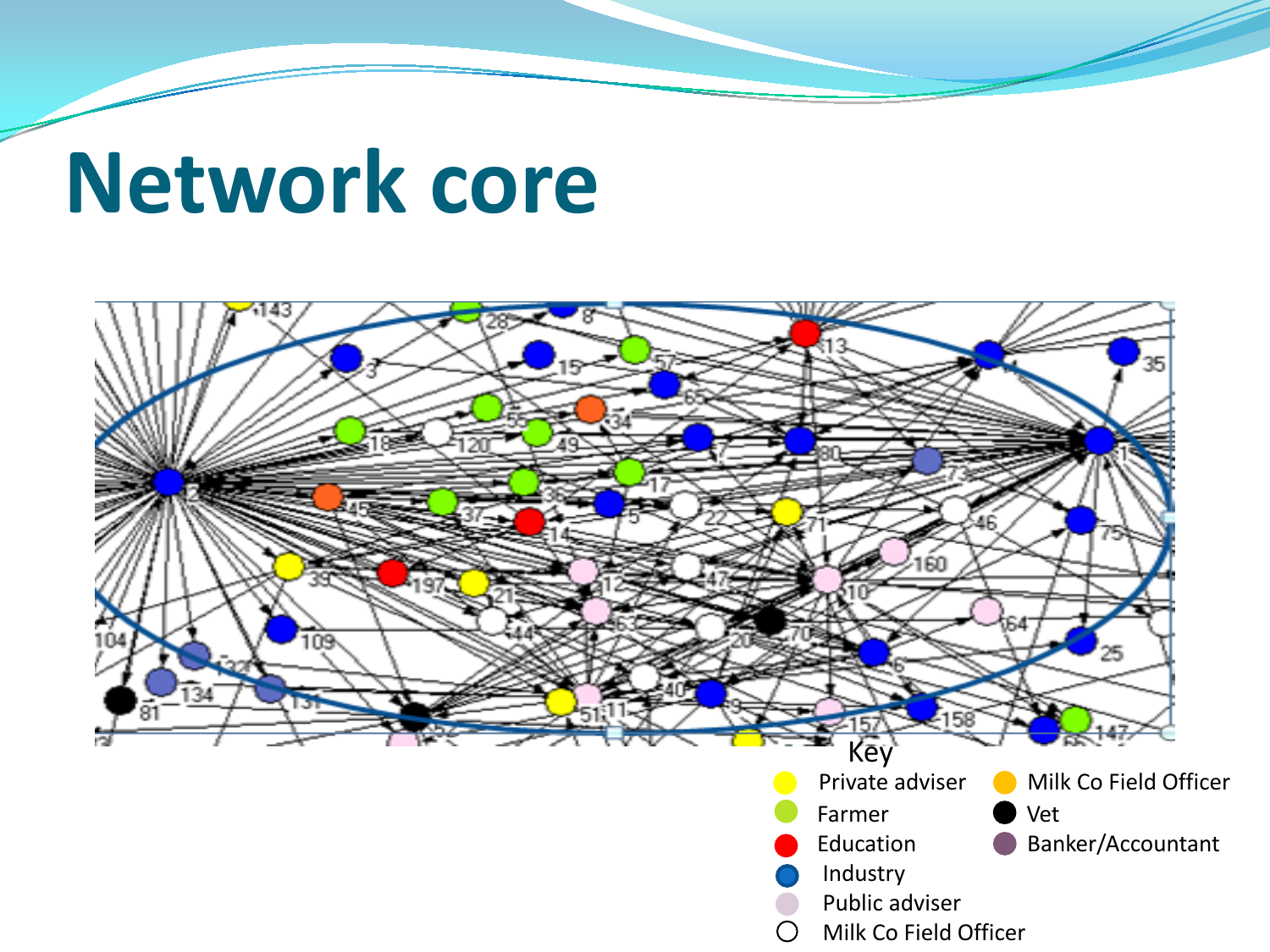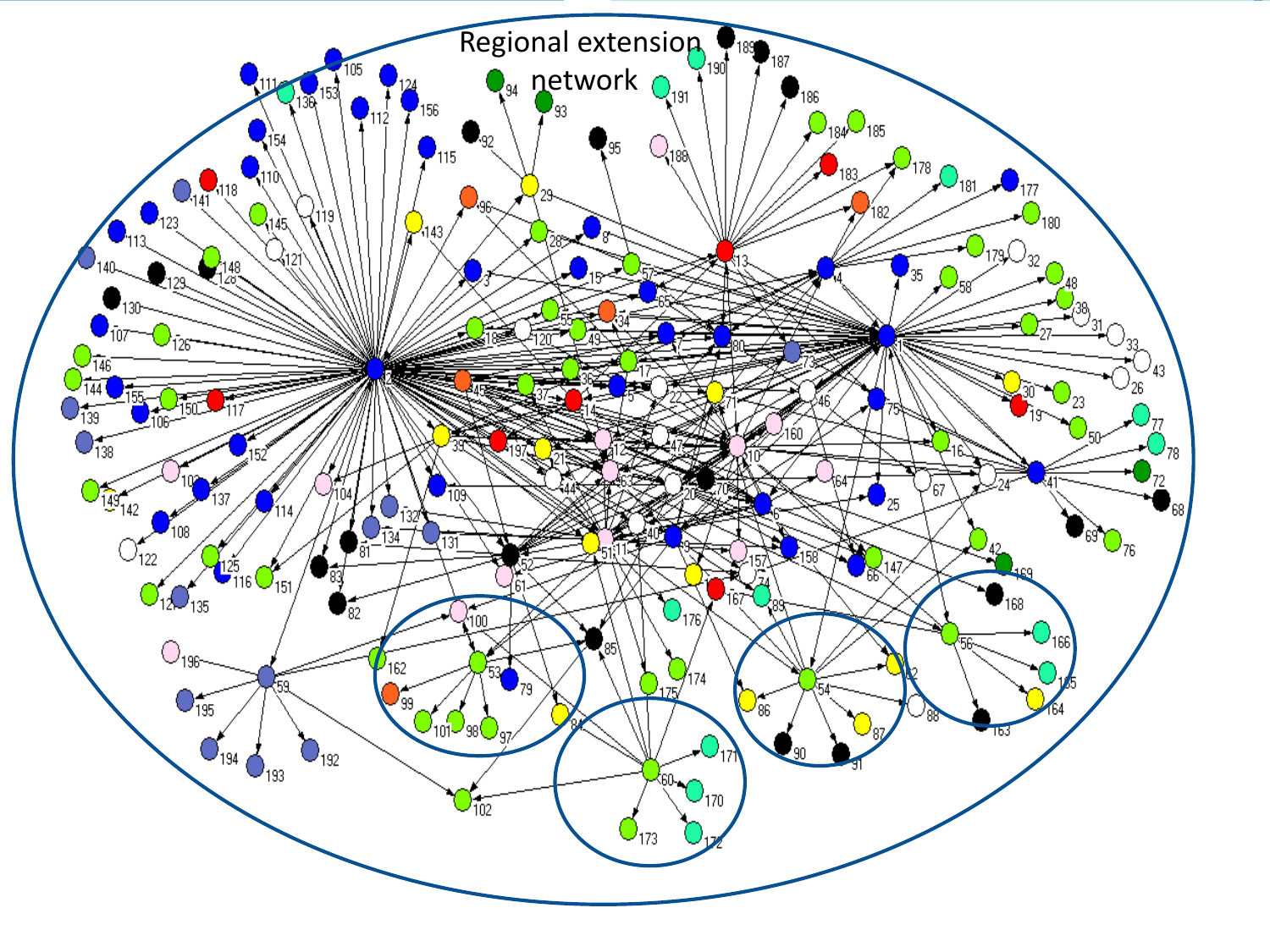#### **Farm specific networks**

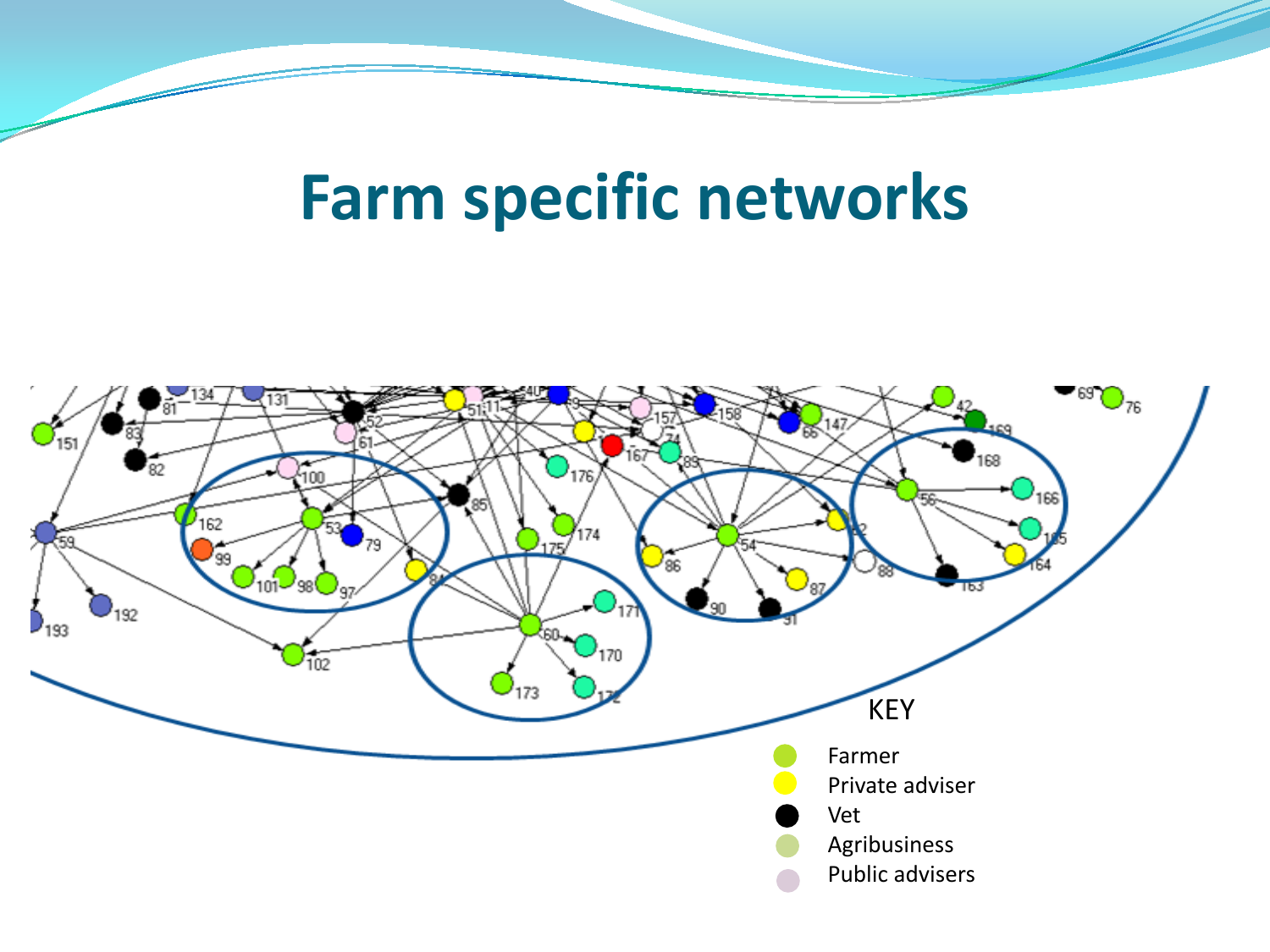#### **Collaboration**

#### *Who do you consider to be very collaborative with respect to extension in South West Victoria?*

**Individual collaboration results for top 20 network nodes**

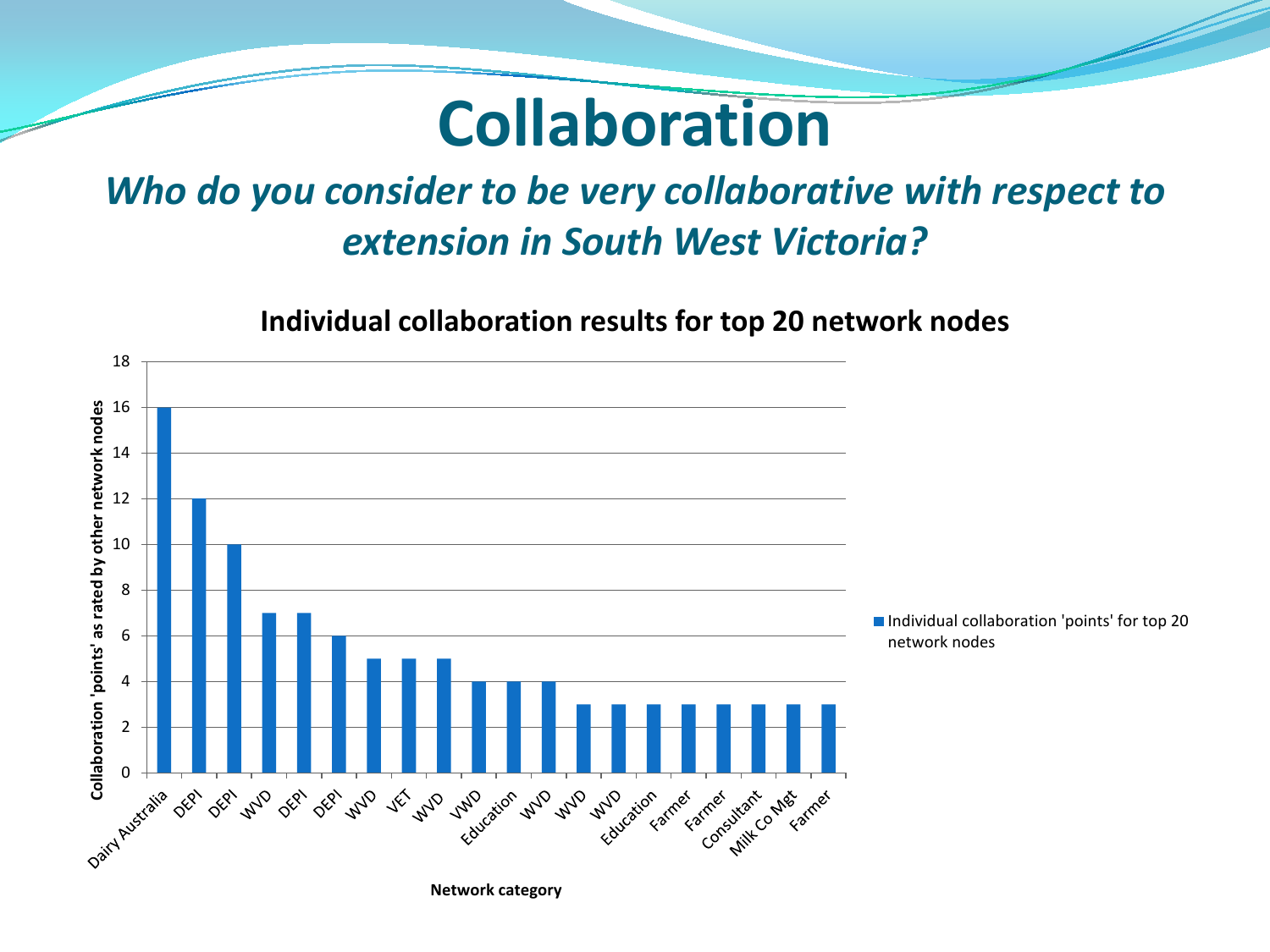## **Collaboration by grouping**

**West Victoria Dairy extension network: collaboration results by grouping (very collaborative )**

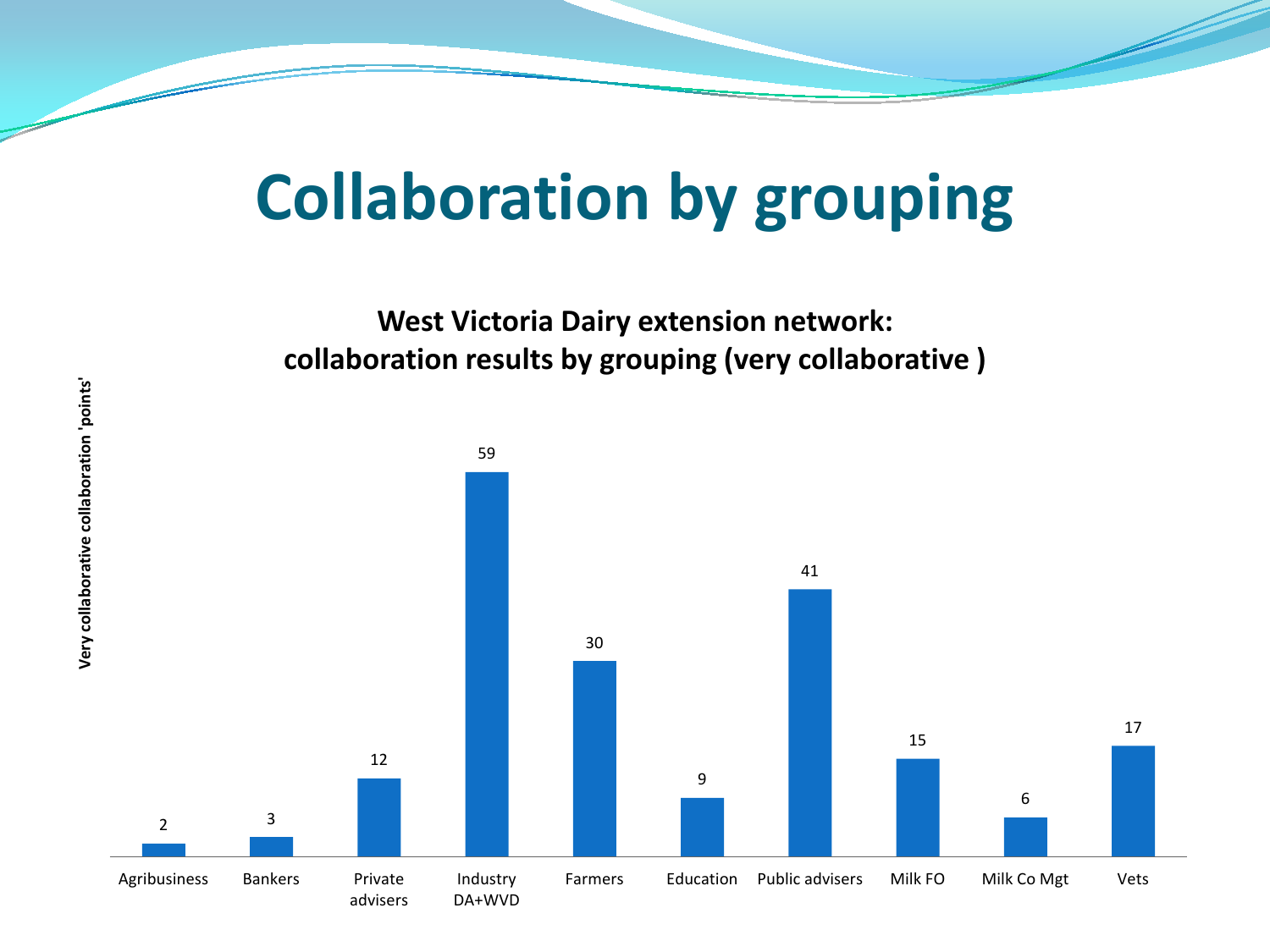#### **Frequency of interaction** *How frequently to do talk with each person?*

**Individual frequency points 'very often make contact' for top 20 network nodes**

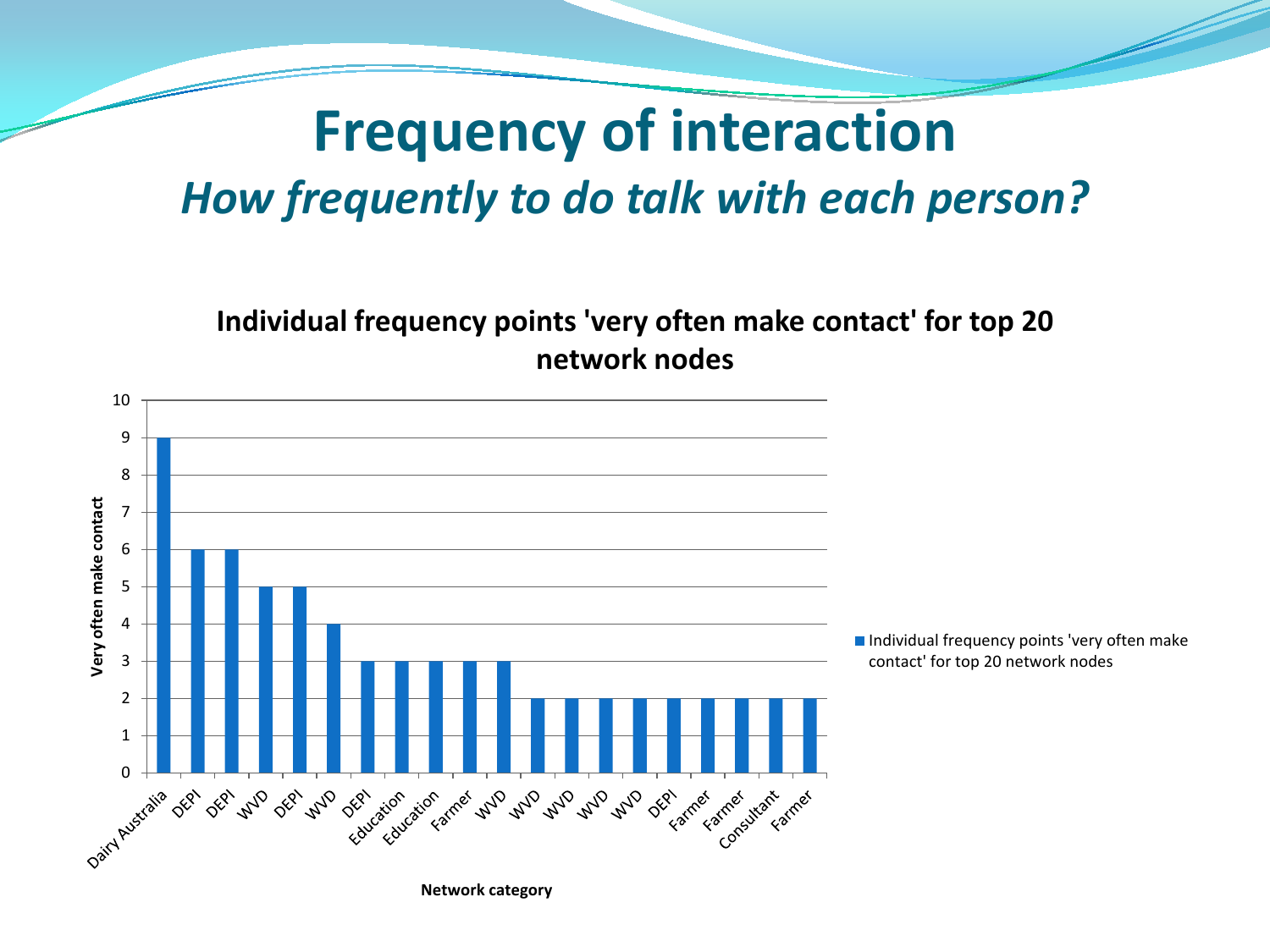### **Frequency of contact by grouping**

**West Victoria Dairy extension network: 'frequency of contact'**

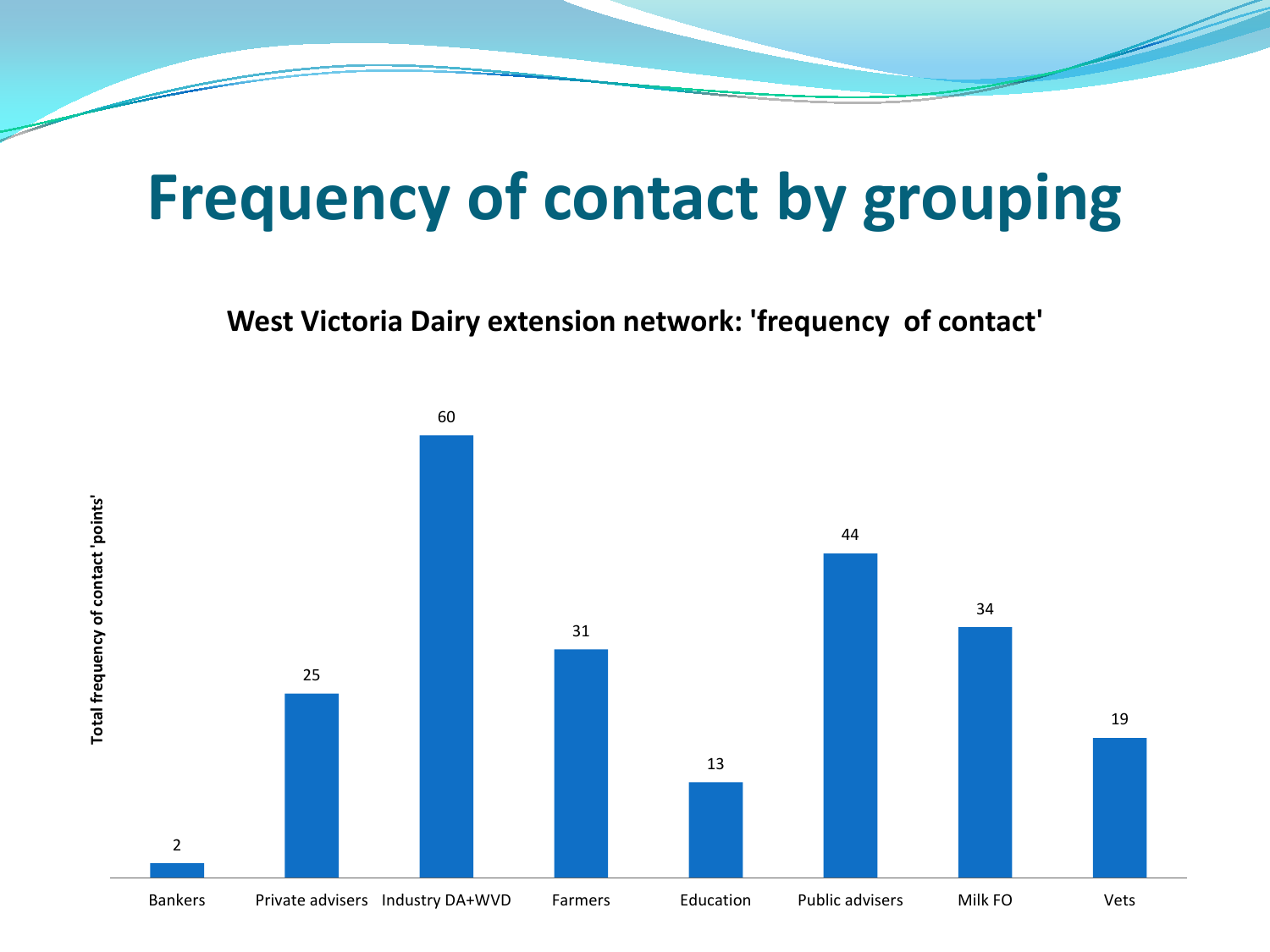### **Findings – network core**

- Highly connected core of extension stakeholders
- Industry (blue nodes) are well positioned to act as brokers between other groups in the network
- Government extension advisers still a strong presence, and influence in the network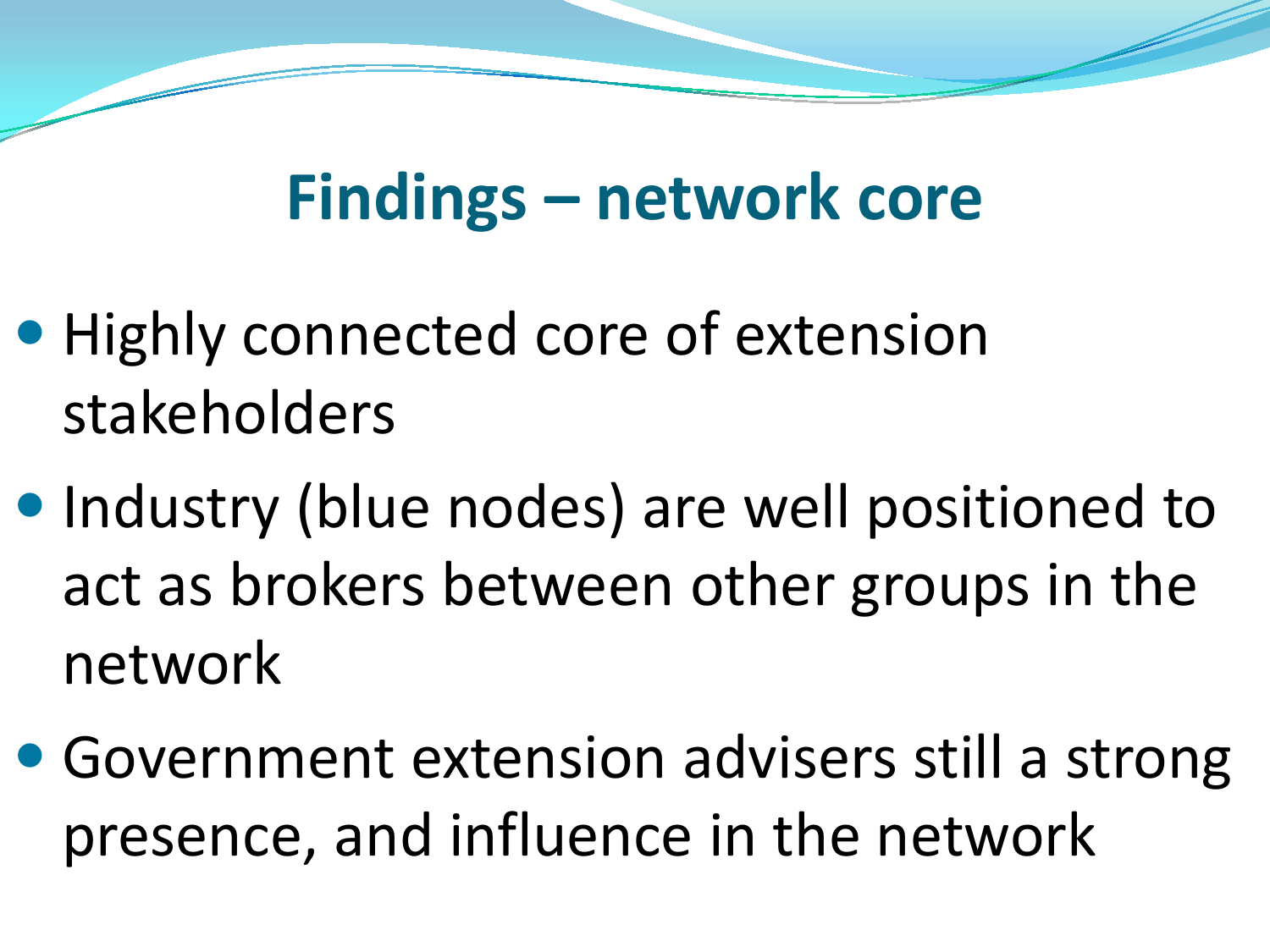### **Findings - network periphery**

- Farmers create their own networks directly with industry, public and private advisers, vets and agribusiness
- Agribusiness has weak connections with other network groups except farmers
- Vets and milk company field officers are moderately connected in the network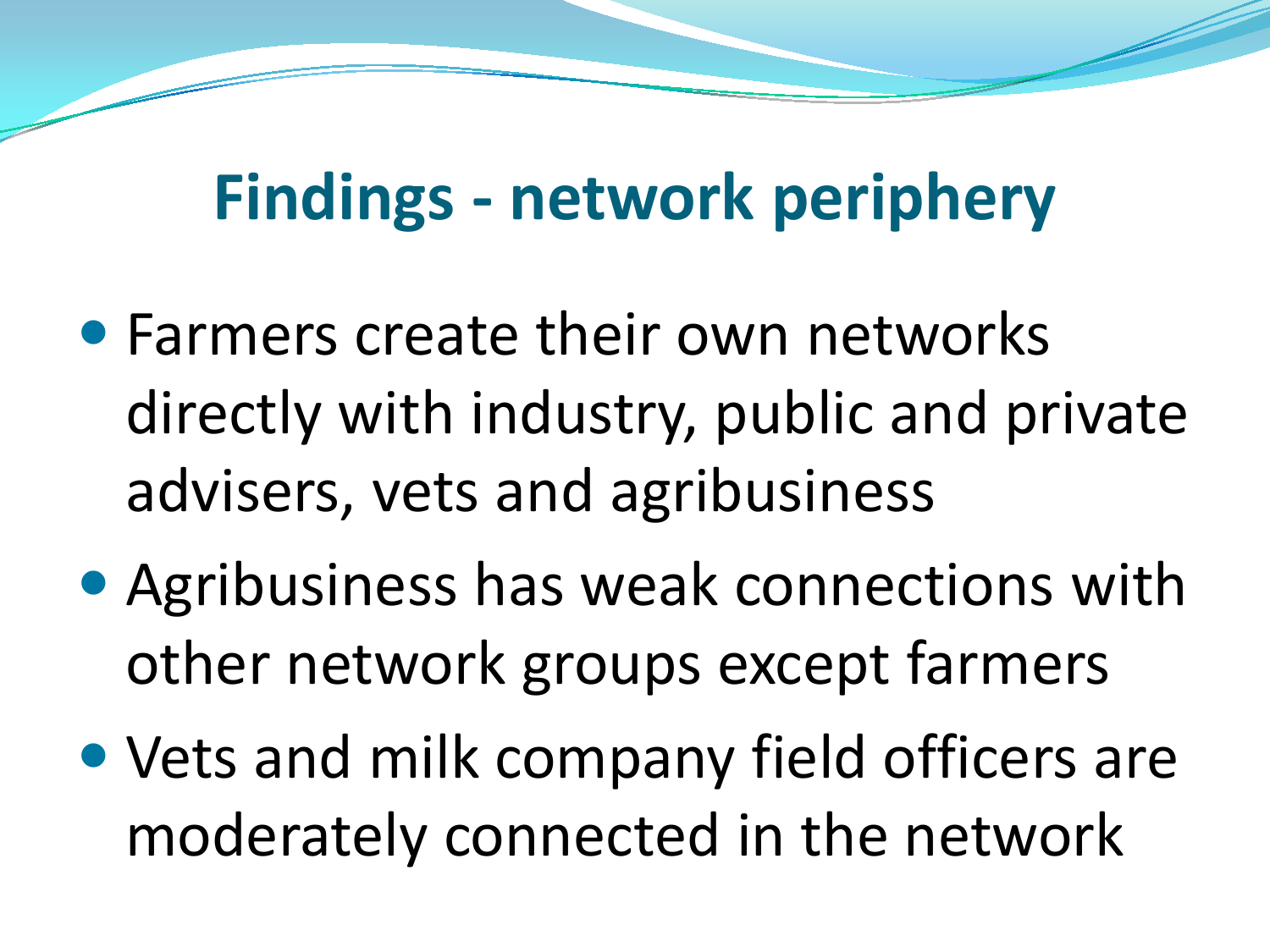### **Opportunities**

- Review some activities in the network core – is there overlap/duplication
- Strengthen connectivity with weakly connected groups e.g. researchers
- Potential to strengthen connections of education and financial services to support dairy extension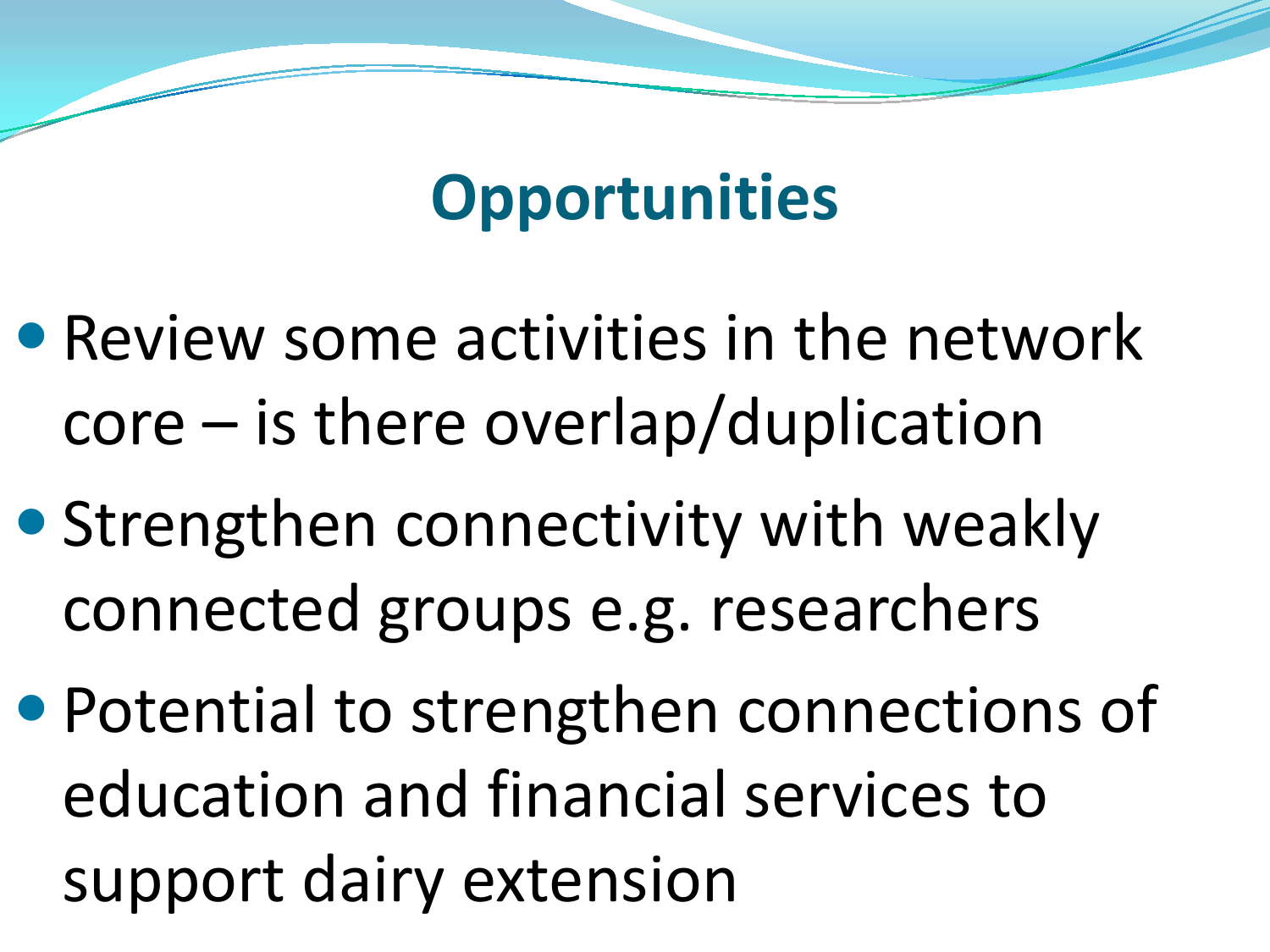#### **Further questions**

- How can the innovation potential of the network be supported and strengthened?
- What could a more competitive and innovative dairy extension network look like?